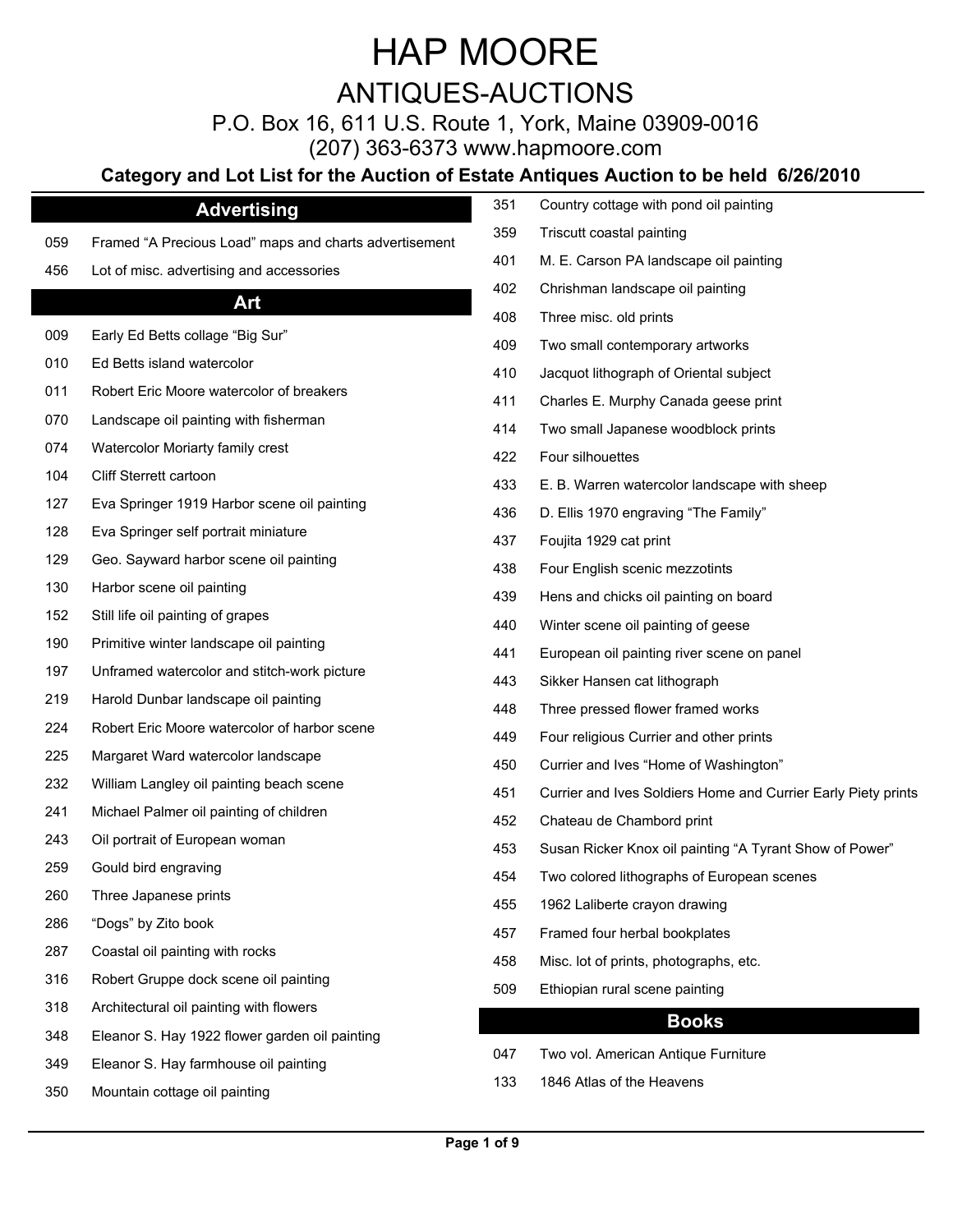### ANTIQUES-AUCTIONS

### P.O. Box 16, 611 U.S. Route 1, York, Maine 03909-0016

(207) 363-6373 www.hapmoore.com

### **Category and Lot List for the Auction of Est**

| China                                    | 303                                                                                                                                                                             | 13" Canton platter                                         |
|------------------------------------------|---------------------------------------------------------------------------------------------------------------------------------------------------------------------------------|------------------------------------------------------------|
| Small reticulated Canton platter         | 358                                                                                                                                                                             | Chinese Export chocolate pot                               |
| Two Export soup bowls                    | 360                                                                                                                                                                             | Export covered tureen                                      |
| Export oval covered dish and underplate  | 366                                                                                                                                                                             | Two pieces flower pattern Satsuma                          |
| Group of export china                    | 382                                                                                                                                                                             | Lot of invalid feeders                                     |
|                                          | 421                                                                                                                                                                             | Doulton mug and syrup                                      |
|                                          | 423                                                                                                                                                                             | Lot of misc. china, pottery and glass                      |
|                                          | 424                                                                                                                                                                             | Two pieces Chinese Export china                            |
|                                          | 425                                                                                                                                                                             | Lot of Royal Doulton and other English china               |
|                                          |                                                                                                                                                                                 | <b>Clocks</b>                                              |
| Twelve Minton dinner plates              | 169                                                                                                                                                                             | Charles Young tall clock                                   |
| Staffordshire figurine                   | 171                                                                                                                                                                             | Victorian shelf clock                                      |
| Dresden inkwell and underplate           | 172                                                                                                                                                                             | Wooden clock works                                         |
| Blue and white punch bowl                | 248                                                                                                                                                                             | Swedish decorated mantle clock                             |
| Lot of misc. china and glassware         |                                                                                                                                                                                 | <b>Dolls</b>                                               |
| Blue and white platter                   |                                                                                                                                                                                 |                                                            |
| Lot of Meissen dishware                  |                                                                                                                                                                                 | Five folk dolls and doll quilt<br>China head doll          |
| Lot of Staffordshire and Wedgwood plates |                                                                                                                                                                                 |                                                            |
| Export bowl and china lot                |                                                                                                                                                                                 | Lot of dolls in Fairy Soap box<br>Clarabell the Clown doll |
| Twelve Warner House plates               |                                                                                                                                                                                 |                                                            |
| <b>Twelve Coalport plates</b>            |                                                                                                                                                                                 | <b>Engines</b>                                             |
| Limoges coffee set                       | 280                                                                                                                                                                             | E. O. H. marked Steam engine, boiler and accessories       |
| Copeland Spode lazy susan                | 281                                                                                                                                                                             | Upright steam engine                                       |
| Limoges coffee and tea set               | 282                                                                                                                                                                             | G.M. & Cie. Upright steam engine                           |
| Pair of Japanese vases                   |                                                                                                                                                                                 | <b>Ephemera</b>                                            |
| Scalloped edge export china bowl         | 076                                                                                                                                                                             | 1923 Playboy magazine                                      |
| Two Export china plates                  | 146                                                                                                                                                                             | Martha Jane Robinson's diaries and photograph              |
| Misc. lot of Oriental and Export china   | 226                                                                                                                                                                             | 1912 Camera Work Quarterly by Stieglitz                    |
| Lot of Rose Medallion china              | 231                                                                                                                                                                             | 1865 Prisioner release signed by Henry Judah               |
| Lowestoft teapot                         | 234                                                                                                                                                                             | Bicycle and motorcycle ephemera                            |
| 17" Canton platter                       | 505                                                                                                                                                                             | Rollinsford school records                                 |
| 12 1/2" Canton open vegetable            | 506                                                                                                                                                                             | Somersworth merchant's ledger                              |
| 16" Canton platter                       | 507                                                                                                                                                                             | Joseph Doe ledger                                          |
|                                          | Export covered jars<br>Export inkwell and sander<br>Export brush box and brush holder<br>Export fluted edge square serving dish<br>Export china twist-handle tankard and plates | 082<br>150<br>472<br>510                                   |

|     | Category and Lot List for the Auction of Estate Antiques Auction to be held 6/26/2010 |     |                                                      |
|-----|---------------------------------------------------------------------------------------|-----|------------------------------------------------------|
|     | China                                                                                 | 303 | 13" Canton platter                                   |
| 030 | Small reticulated Canton platter                                                      | 358 | Chinese Export chocolate pot                         |
| 031 | Two Export soup bowls                                                                 | 360 | Export covered tureen                                |
| 032 | Export oval covered dish and underplate                                               | 366 | Two pieces flower pattern Satsuma                    |
| 033 | Group of export china                                                                 | 382 | Lot of invalid feeders                               |
| 034 | Export covered jars                                                                   | 421 | Doulton mug and syrup                                |
| 035 | Export inkwell and sander                                                             | 423 | Lot of misc. china, pottery and glass                |
| 036 | Export brush box and brush holder                                                     | 424 | Two pieces Chinese Export china                      |
| 037 | Export fluted edge square serving dish                                                | 425 | Lot of Royal Doulton and other English china         |
| 038 | Export china twist-handle tankard and plates                                          |     | <b>Clocks</b>                                        |
| 044 | Twelve Minton dinner plates                                                           | 169 | Charles Young tall clock                             |
| 046 | Staffordshire figurine                                                                | 171 | Victorian shelf clock                                |
| 048 | Dresden inkwell and underplate                                                        | 172 | Wooden clock works                                   |
| 061 | Blue and white punch bowl                                                             | 248 | Swedish decorated mantle clock                       |
| 065 | Lot of misc. china and glassware                                                      |     | <b>Dolls</b>                                         |
| 066 | Blue and white platter                                                                |     |                                                      |
| 160 | Lot of Meissen dishware                                                               | 082 | Five folk dolls and doll quilt                       |
| 165 | Lot of Staffordshire and Wedgwood plates                                              | 150 | China head doll                                      |
| 196 | Export bowl and china lot                                                             | 472 | Lot of dolls in Fairy Soap box                       |
| 198 | Twelve Warner House plates                                                            | 510 | Clarabell the Clown doll                             |
| 199 | <b>Twelve Coalport plates</b>                                                         |     | <b>Engines</b>                                       |
| 200 | Limoges coffee set                                                                    | 280 | E. O. H. marked Steam engine, boiler and accessories |
| 201 | Copeland Spode lazy susan                                                             | 281 | Upright steam engine                                 |
|     | 236 Limoges coffee and tea set                                                        | 282 | G.M. & Cie. Upright steam engine                     |
| 238 | Pair of Japanese vases                                                                |     | <b>Ephemera</b>                                      |
| 250 | Scalloped edge export china bowl                                                      | 076 | 1923 Playboy magazine                                |
| 251 | Two Export china plates                                                               | 146 | Martha Jane Robinson's diaries and photograph        |
| 276 | Misc. lot of Oriental and Export china                                                | 226 | 1912 Camera Work Quarterly by Stieglitz              |
| 277 | Lot of Rose Medallion china                                                           | 231 | 1865 Prisioner release signed by Henry Judah         |
| 284 | Lowestoft teapot                                                                      | 234 | Bicycle and motorcycle ephemera                      |
| 300 | 17" Canton platter                                                                    | 505 | Rollinsford school records                           |
| 301 | 12 1/2" Canton open vegetable                                                         | 506 | Somersworth merchant's ledger                        |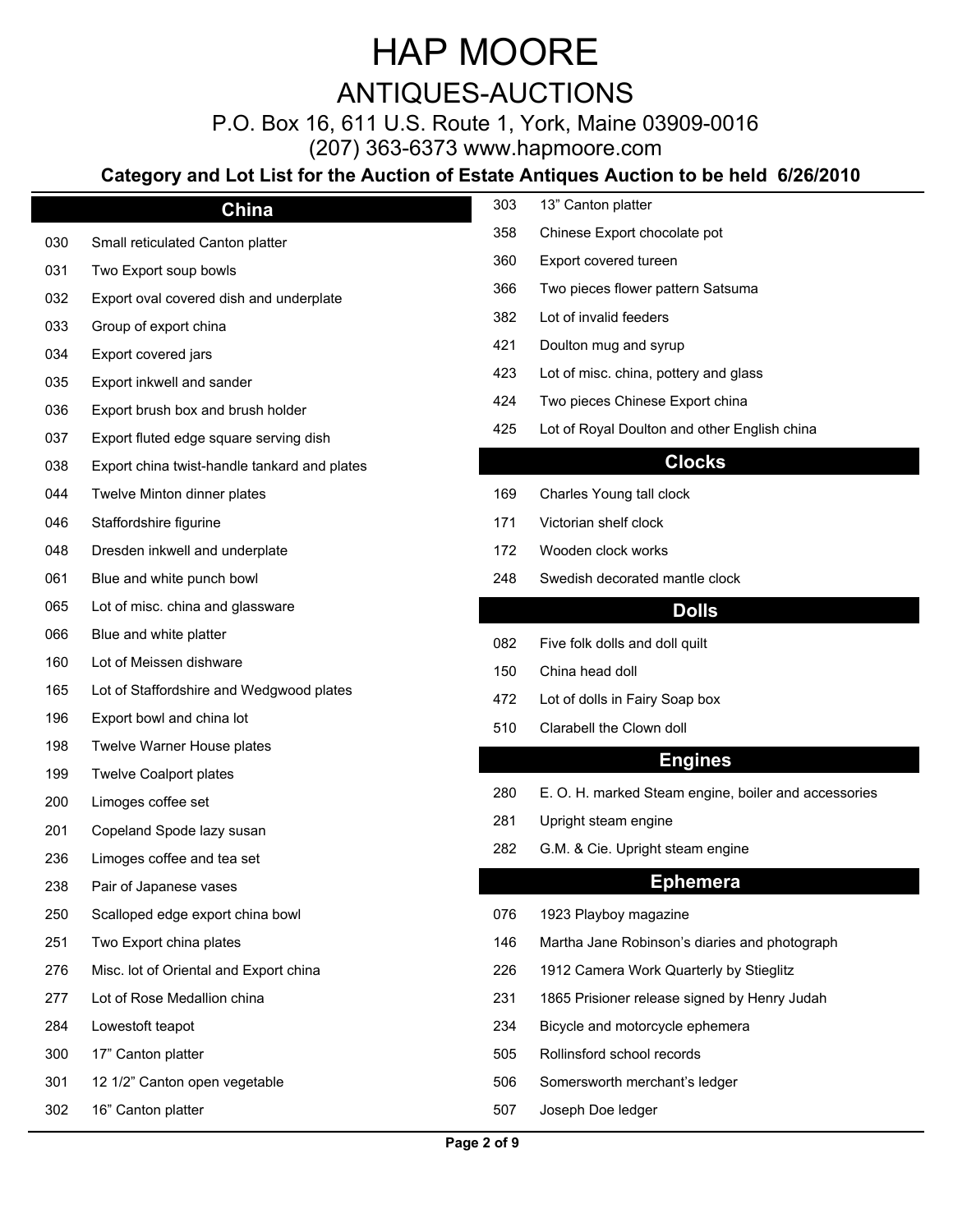ANTIQUES-AUCTIONS

P.O. Box 16, 611 U.S. Route 1, York, Maine 03909-0016

(207) 363-6373 www.hapmoore.com

### **Category and Lot List for the Auction of Estate Antiques Auction to be held 6/26/2010**

| <b>Ethnographic</b>       |
|---------------------------|
| est Indian bowl and cup   |
| and Unami Indian arrow he |

#### **Firehouse**

- 
- 
- 
- 479 E. Oxnard 1792 fire bucket
- 480 1820 Malden MA firemen's bylaws, alarm and ephemera
- 

#### **Furniture**

- 
- 043 George A. Talbot camphor-wood document box
- 097 Two piece oak flat file
- 
- 135 Flemish art lift top game table
- 136 Flemish art rocking chair
- 137 Flemish art tapering bookcase and side chair
- 138 Flemish art smoking stand
- 139 Flemish art hanging cabinet
- 
- 182 Green-painted table
- 183 Oval porch side table
- 
- 185 Wicker platform rocker with cushion
- 
- 188 English mahogany two part desk
- 
- 202 Decorated step down Windsor side chair
- 203 Tripod tea table with birdcage base 125.000 mm
- 204 One drawer birch stand 124.000 Metal 1278 Three tier hanging shelf 124.000 Metal 124.000 Metal 124.000 Me
- 220 20th C Pennsylvania Chippendale chair 125.000 1279

|     | Category and Lot List for the Auction of Estate Antiques Auction to be held 6/26/2010 |     |                                        |
|-----|---------------------------------------------------------------------------------------|-----|----------------------------------------|
|     | <b>Ethnographic</b>                                                                   | 228 | Pembroke table                         |
| 253 | Southwest Indian bowl and cup                                                         | 229 | Inlaid mahogany four drawer dresser    |
| 405 | Lenabe and Unami Indian arrow heads and artifacts                                     | 242 | Two part gilded mirror                 |
|     | <b>Firehouse</b>                                                                      | 261 | Sheraton style settee                  |
|     |                                                                                       | 262 | Inlaid mahogany card table             |
| 078 | Leather fire bucket                                                                   | 263 | Four drawer mahogany chest             |
| 477 | English fire bucket                                                                   | 264 | Three drawer English mahogany chest    |
| 478 | 1806 Fire bucket                                                                      | 265 | Custom mahogany sideboard              |
| 479 | E. Oxnard 1792 fire bucket                                                            | 266 | Two over two English mahogany chest    |
| 480 | 1820 Malden MA firemen's bylaws, alarm and ephemera                                   | 267 | Figured maple Queen Anne lowboy        |
| 481 | <b>BHFD Fire helmet</b>                                                               | 268 | Queen Anne and WIndsor side chairs     |
|     | <b>Furniture</b>                                                                      | 269 | Set of three Queen Anne dining chairs  |
| 028 | Plant stand                                                                           | 270 | One drawer tavern table                |
| 043 | George A. Talbot camphor-wood document box                                            | 271 | Lifetime oak tabouret                  |
| 097 | Two piece oak flat file                                                               | 272 | Mahogany smoking stand                 |
| 099 | Match stick table                                                                     | 273 | Cherry drop leaf table                 |
| 135 | Flemish art lift top game table                                                       | 289 | Wicker desk and chair                  |
| 136 | Flemish art rocking chair                                                             | 292 | Decorated storage box with HA initials |
| 137 | Flemish art tapering bookcase and side chair                                          | 307 | New Hampshire blanket chest            |
| 138 | Flemish art smoking stand                                                             | 311 | Decorated youth chair                  |
| 139 | Flemish art hanging cabinet                                                           | 312 | New Hampshire yoke back child's chair  |
| 181 | Wicker tea cart                                                                       | 313 | Cat decorated child's rocker           |
| 182 | Green-painted table                                                                   | 314 | 18th C Ladder back armchair            |
| 183 | Oval porch side table                                                                 | 315 | Chippendale armchair                   |
| 184 | Wicker settee                                                                         | 317 | Blue oval tavern table                 |
| 185 | Wicker platform rocker with cushion                                                   | 320 | New Hampshire birch card table         |
| 186 | Wicker rocker                                                                         | 338 | Chinese Chippendale foot stool         |
| 188 | English mahogany two part desk                                                        | 367 | Shaker (?) bench                       |
| 194 | Canopy bed                                                                            | 371 | Pair of top hat ladder-back chairs     |
| 202 | Decorated step down Windsor side chair                                                | 375 | Federal mirror                         |
| 203 | Tripod tea table with birdcage base                                                   | 376 | European fireside bench                |

- 
- 18th C. ladder-back armchair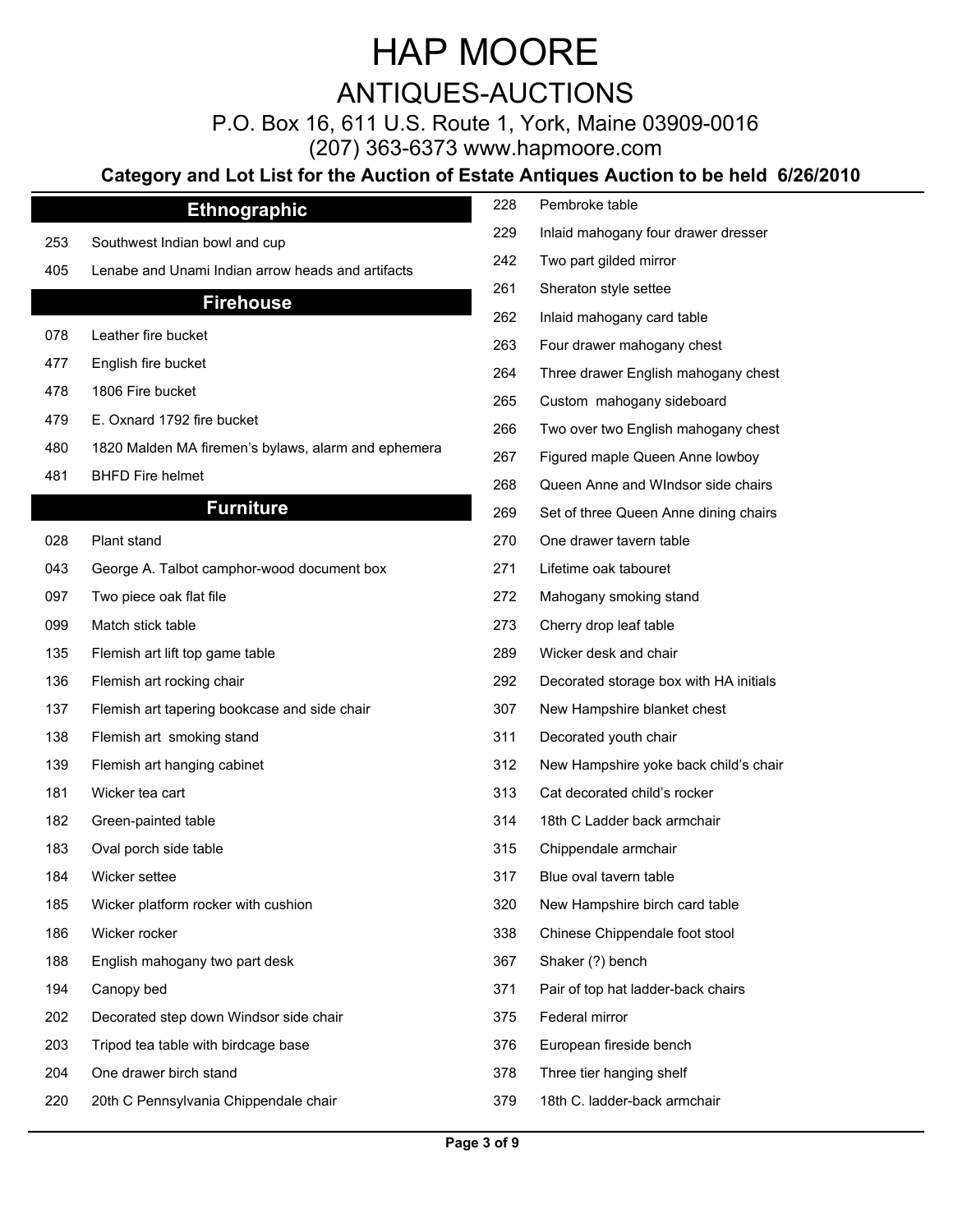### ANTIQUES-AUCTIONS

P.O. Box 16, 611 U.S. Route 1, York, Maine 03909-0016 (207) 363-6373 www.hapmoore.com

### **Category and Lot List for the Auction of Estate Antiques Auction to be held 6/26/2010**

| 387 | Painted French dressing table             | 095 | Lot of early plastic and mother of pearl button hooks           |
|-----|-------------------------------------------|-----|-----------------------------------------------------------------|
| 388 | Hepplewhite sideboard                     | 096 | Lot of brass button hooks                                       |
| 389 | Three drawer Empire stand                 | 098 | Two splint baskets and broom                                    |
| 390 | Pine hutch table                          | 101 | Stained glass window                                            |
| 444 | Split column gilded mirror                | 102 | L. Vuitton briefcase                                            |
| 445 | Queen Anne mirror                         | 126 | 14K diamond ring                                                |
| 446 | Four seasons overmantle mirror            | 134 | White dove under glass dome                                     |
| 447 | Birds-eye maple mirror and another mirror | 140 | Flemish art vases and candlesticks                              |
| 463 | English sideboard                         | 141 | Flemish art four covered boxes                                  |
| 473 | Paint decorated tip table                 | 142 | Dr Scales Pills store display case                              |
| 476 | Decorated Sheraton fancy chair            | 143 | Flemish art four hangling shelves and book shelf                |
| 511 | Pembroke table                            | 144 | Flemish art picture frames, prints, portraits and wicker basket |
| 512 | Walnut carved occasional table            | 145 | Flemish art lot of small items and lady's accessories           |
|     | <b>General</b>                            | 149 | Aesthetic Revival frame                                         |
| 012 | Asphaltum sewing roll                     | 153 | Over mantle three panel mirror                                  |
| 019 | Lot of Spencer Collins figures            | 154 | Oval mirror                                                     |
| 022 | Inlaid sewing box                         | 156 | Large lot Edison cylinders                                      |
| 067 | Pair of Staffordshire dogs                | 157 | Edison Phonograph and Morning Glory horn                        |
| 068 | Shaker box                                | 158 | Edison Phonograph and Morning Glory horn                        |
| 069 | Lady's 19th C. hand mirror                | 159 | Edison Phonograph and Morning Glory horn                        |
| 072 | Airplane weathervane                      | 166 | Ornamental French vase                                          |
| 073 | Trencher and drying rack                  | 170 | Lot of basket molds                                             |
| 075 | Lot of five walking sticks                | 178 | Fire screen                                                     |
| 079 | Two brass bed warmers                     | 179 | Brass andirons and fire tools                                   |
| 081 | Pipe box and pipes                        | 180 | Aesthetic Revival fireplace screen frame                        |
| 087 | Lot of sterling button hooks              | 189 | Pair of Capodimonte candlesticks                                |
|     | Lot of sterling button hooks              | 191 | Pair of Japanese vases                                          |
| 088 |                                           | 192 | Oriental bronze rooster tea caddy                               |
| 089 | Lot of sterling button hooks              | 193 | Canada goose decoy                                              |
| 090 | Lot of silver plated button hooks         | 195 | Chinese Ivory chess set                                         |
| 091 | Lot of sterling button hooks              | 215 | Miniature hors d'oevres implements                              |
| 092 | Lot of celluloid button hooks             | 217 | Three Arts & Craft copper desk items                            |
| 093 | Lot of wooden button hooks                | 222 | Flower basket and Gone with the Wind doorstops                  |
| 094 | Lot of metal button hooks                 |     |                                                                 |

ı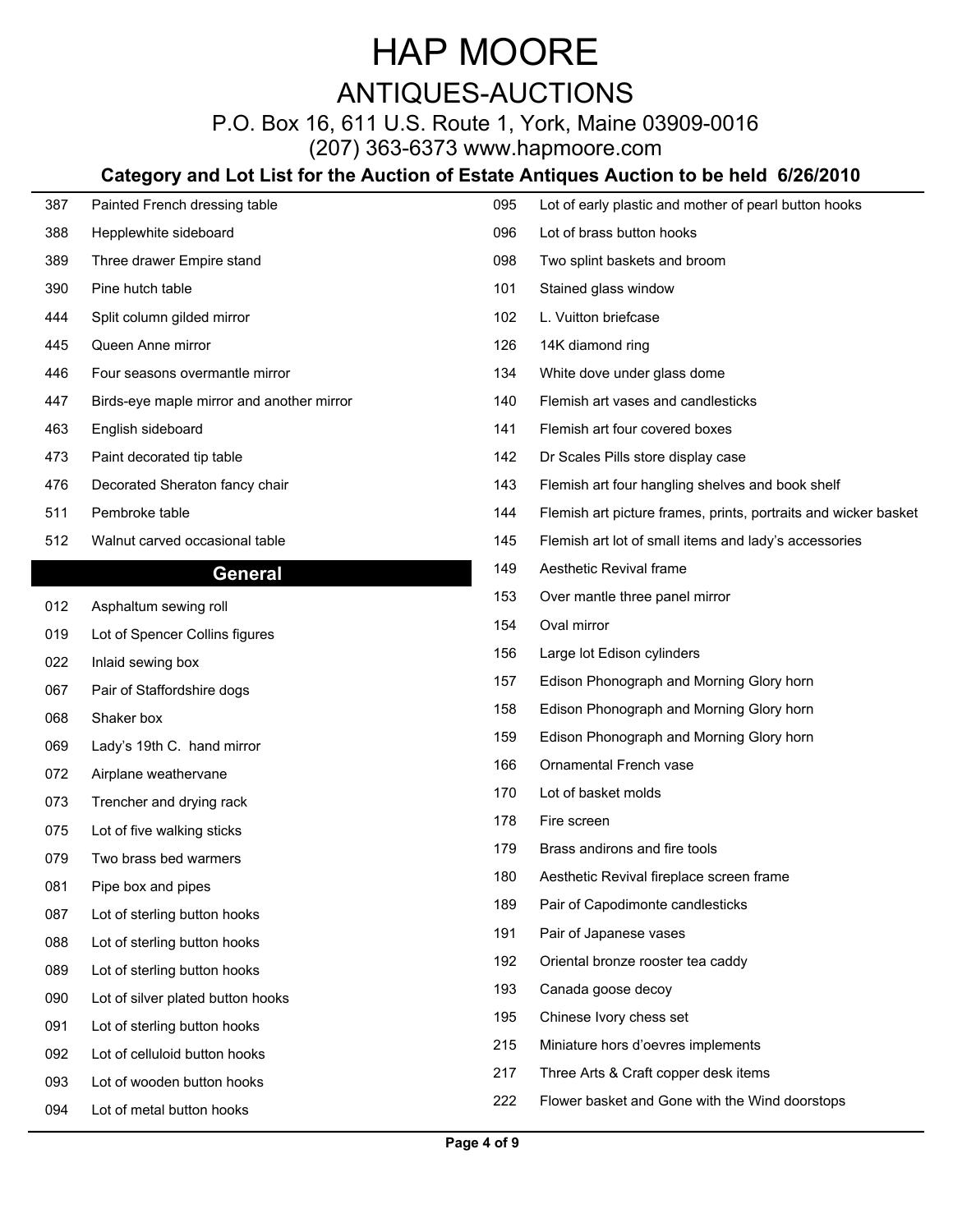### ANTIQUES-AUCTIONS

P.O. Box 16, 611 U.S. Route 1, York, Maine 03909-0016 (207) 363-6373 www.hapmoore.com

### **Category and Lot List for the Auction of Estate Antiques Auction to be held 6/26/2010**

| 223        | Three mast ship model                                    | 342 | Jess Blackstone chipping sparrow                         |
|------------|----------------------------------------------------------|-----|----------------------------------------------------------|
| 235        | Folding ladder                                           | 343 | Jess Blackstone chickadee                                |
| 237        | Carousel horse                                           | 344 | Jess Blackstone white crowned sparrow                    |
| 244        | Five brass candlesticks                                  | 345 | Jess Blackstone junco                                    |
| 254        | Oriental footed bronze vessel                            | 346 | Jess Blackstone wood duck                                |
| 256        | lot of misc. table accessories                           | 347 | Jess Blackstone killdeer                                 |
| 275        | Three Staffordshire figurines                            | 352 | Shaker basket                                            |
| 283        | English dressing mirror                                  | 353 | Relief carved "Apache" sail boat by Keating (Reading MA) |
| 285        | Maritime protractor                                      | 354 | Wooden fish weathervane                                  |
| 293        | Bronzed fisherman vase                                   | 355 | Two pairs jamb hooks                                     |
| 305        | Two pewter chargers                                      | 357 | Eagle inlaid pantry box                                  |
| 306        | 18" Pewter basin                                         | 362 | Enameled Russian box                                     |
| 308        | China Trade picture frame                                | 363 | Enameled Russian box with horse drawn wagon              |
| 309        | Parcheesi game board                                     | 364 | Enameled Russian box "Paying Homage"                     |
| 310        | Parcheesi game board with yellow field and checker board | 368 | Staved tankard                                           |
| 319        | on reverse<br>Two theorem paneled mirrors                | 370 | Copper eagle ornament                                    |
| 321        | Bradley and Hubbard andirons and fire tools              | 372 | Grain shovel                                             |
| 323        | Nantucket-style oval basket                              | 373 | Green painted deed box                                   |
| 324        | Four decorated tin sconces                               | 374 | Ship model                                               |
| 327        | Russian tea caddy                                        | 377 | Manchester, NH cobbler's trunk                           |
| 328        | Carved song bird group                                   | 380 | 42 in. paint-decorated trunk                             |
| 329        | Three painted mortars and two pestles                    | 381 | Decorated three gallon jug                               |
| 330        | Ivory female figure with cat                             | 383 | Lafayette lustre creamer and two engravings              |
| 331        | Ivory sewing items                                       | 384 | Silver and ceramic bottle labels                         |
| 332        | Painted pineapple butter print                           | 386 | Royal Copenhagen fish                                    |
| 333        | Two drawer dressing mirror                               | 391 | Two pairs wrought iron garden stands                     |
| 334        | Black and white checkerboard                             | 392 | Ten piece wrought iron garden set                        |
| 335        | Carved eagle with eaglets                                | 399 | Inuit walrus                                             |
|            | Band box                                                 | 403 | Cherub planter                                           |
| 336<br>339 | Surf scooter                                             | 413 | Saint Nicholas tin chocolate mold                        |
|            | Jess Blackstone loon                                     | 415 | Lot of misc. metallic and wooden accessories             |
| 340        | Jess Blackstone Canada goose                             | 420 | Turtle shell                                             |
| 341        |                                                          | 430 | Two marble display pieces                                |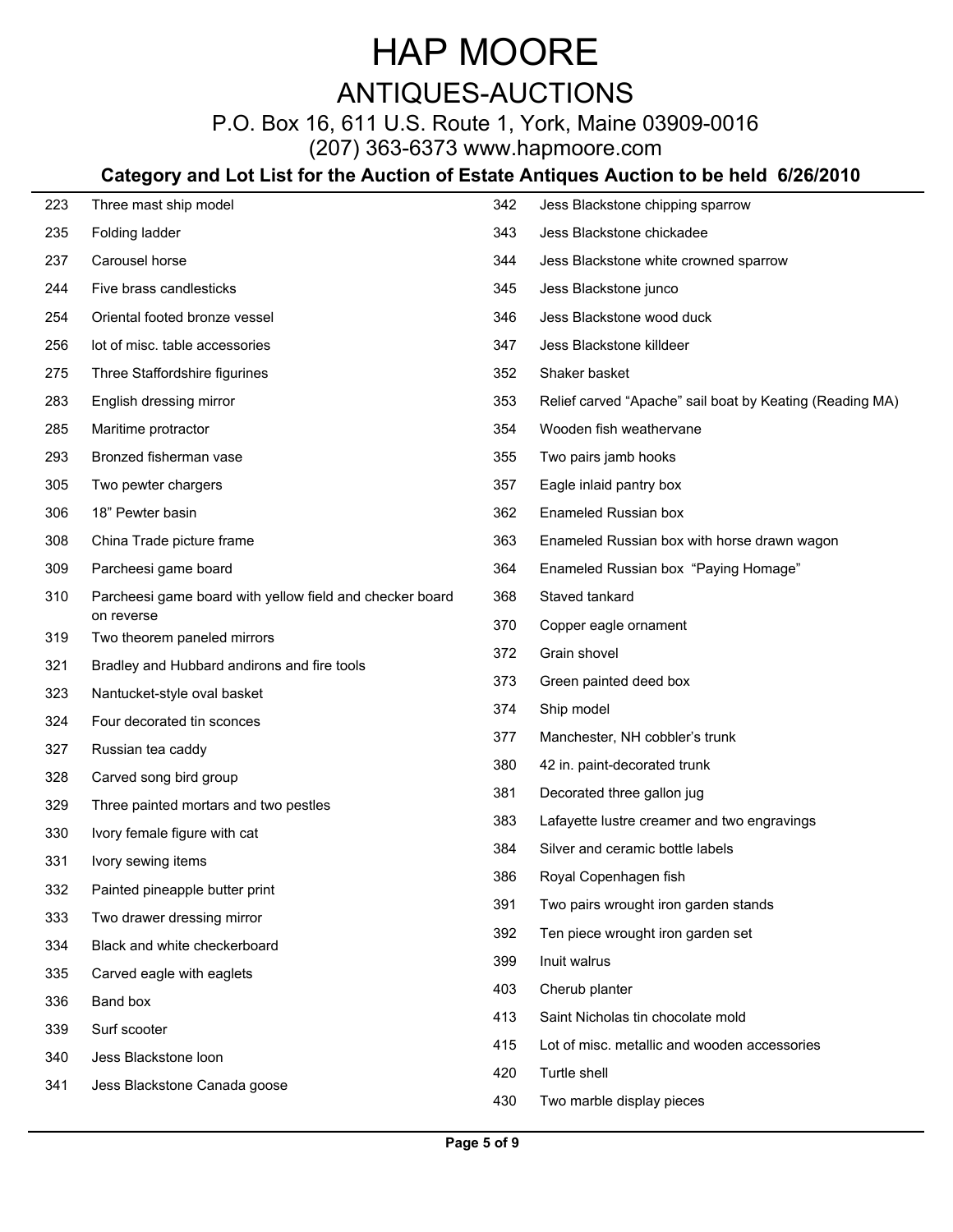ANTIQUES-AUCTIONS

P.O. Box 16, 611 U.S. Route 1, York, Maine 03909-0016

(207) 363-6373 www.hapmoore.com

### **Category and Lot List for the Auction of Estate Antiques Auction to be held 6/26/2010**

| 432 | Two English copper Arts and Crafts desk items | 483 | 14K Bracelet                           |
|-----|-----------------------------------------------|-----|----------------------------------------|
| 434 | 1826 Powder horn                              | 484 | Two strands of pearls                  |
| 435 | Wembley 1924 Exhibition mirror                | 485 | 14k pins and stickpins                 |
| 459 | Toledo "Counting Scale"                       | 486 | 14k earrings                           |
| 460 | Box of scale weights                          | 487 | Lot of 14k jewelry                     |
| 461 | German student violin                         | 488 | Six pocket watches                     |
| 466 | Swing handle basket                           | 489 | 14k ruby and diamond ring              |
| 467 | Lot of metallic purses                        | 490 | 14k diamond and emerald ring           |
| 468 | Lot of beaded purses                          | 491 | Platinum diamond solitaire ring        |
| 471 | Lot of lady's accessories                     | 492 | Platinum diamond ring                  |
| 475 | Louis Vuitton suitcase                        | 493 | Platinum and diamond ring              |
|     | <b>Glass</b>                                  | 494 | 14k pin, 18k earrings and pendant      |
| 045 | Two handled vase attributed to Steuben        | 495 | 14k rings and cuff links               |
| 060 | Blown peppersauce bottle                      | 496 | 14k loose beads                        |
| 218 | Pair of etched amber candlesticks             | 497 | 14k necklace                           |
| 249 | Blown glass decanter                          | 498 | 14k Quartz and diamond pin             |
| 279 | Lot of Steuben goblets and plates             | 499 | Three platinum rings                   |
| 304 | Three blown and etched flip glasses           | 500 | One Troy oz silver                     |
| 385 | Deep green blown glass spirits bottle         | 501 | Gold fraternity pin and knight pendant |
| 407 | Art glass grape cluster and inverted tumbler  | 502 | Lot of cameos                          |
| 427 | Glass compote                                 | 503 | Three gold men's rings                 |
|     |                                               | 504 | Lot of costume jewelry                 |
|     | <b>Jewelry</b>                                |     | <b>Lighting</b>                        |
| 013 | Movado Kingmatic "S" 14k man's watch          | 024 | Cloisonné table lamp                   |
| 014 | Lot of sterling jewelry                       | 080 | Barn lantern                           |
| 015 | Lot of costume jewelry                        | 147 | Floor steering wheel floor lamp        |
| 016 | Lot of costume jewelry                        | 148 | Alladin table lamp                     |
| 020 | Two 14k gold bracelets                        | 155 | Flemish art table lamp                 |
| 124 | Three 14k rings                               | 173 | Victorian hanging light fixture        |
| 125 | Two pair diamond earrings                     | 187 | Pair standing candelabra               |
| 416 | Lot of sterling jewelry                       | 227 | Pair of genre-decorated lamps          |
| 417 | Lot of costume jewelry                        | 233 | Arts & Craft bronze lamp base          |
| 482 | 14K Necklace                                  | 337 |                                        |
|     |                                               |     | Standing adjustable candle stand       |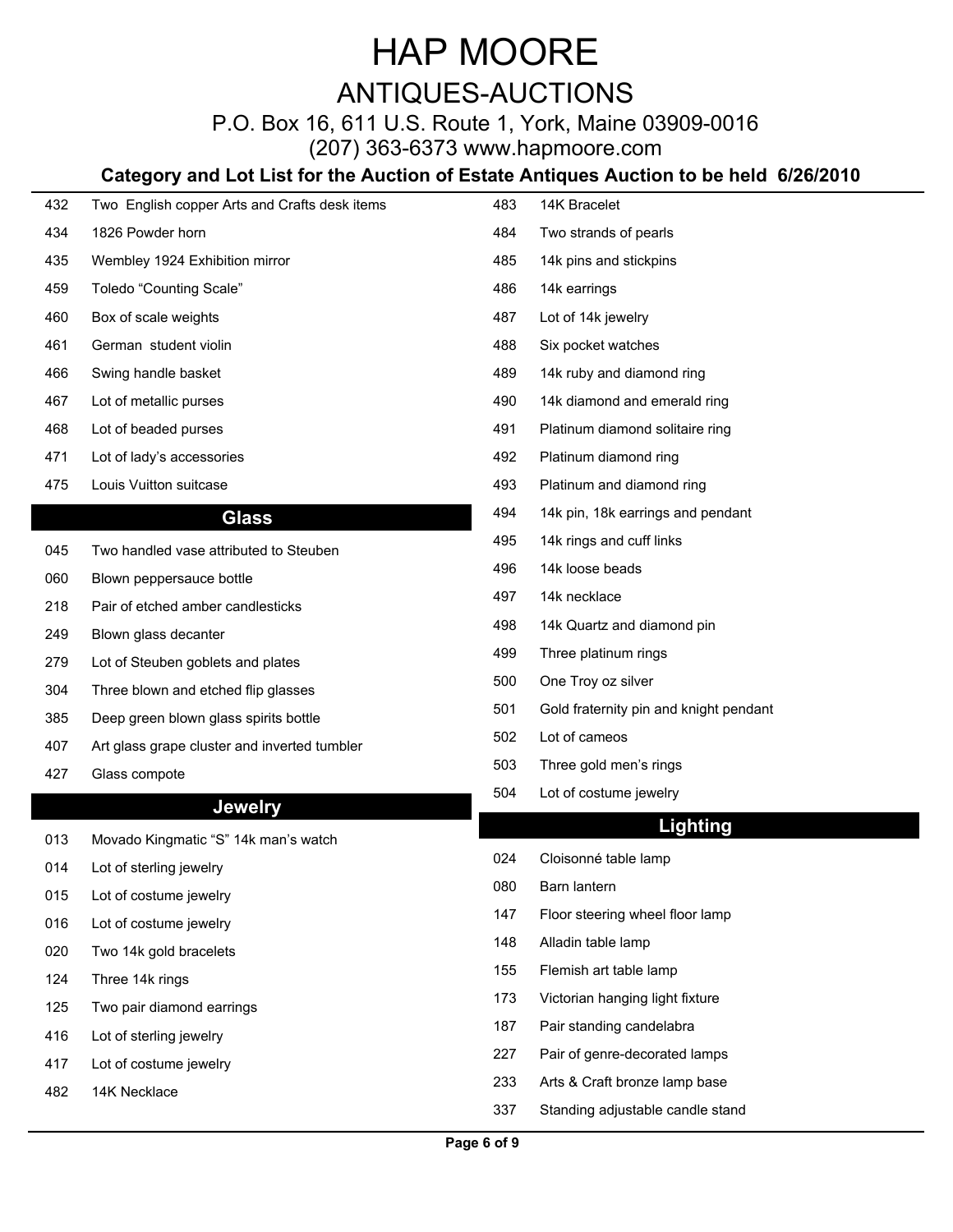ANTIQUES-AUCTIONS

P.O. Box 16, 611 U.S. Route 1, York, Maine 03909-0016

(207) 363-6373 www.hapmoore.com

### **Category and Lot List for the Auction of Estate Antiques Auction to be held 6/26/2010**

- 400 Pair of frog candlesticks North Control of the Control of the Two gallon decorated jug 126.000 Pair of the Control of the Control of the Control of the Control of the Control of the Control of the Control of the Contro 412 Hanging green light fixture 124.000 and 124.000 and 127 Two jugs 469 Slag glass table lamp 124.00 252 Paw-foot pottery vase 124.00 **Linens** 002 Linen lot 124.000 model was a control of the control of the control of the control of the control of the control of the control of the control of the control of the control of the control of the control of the control 418 Lot of linens, camel purse, frog purse and picture frame 1296 **Marine** 023 T.S.K. taffrail log 124.000 to 124.000 to 124.000 to 124.000 to 124.000 to 124.000 to 124.000 to 124.000 to 1 **Military** 071 Vietnam era trench art 124.00 356 Slipware pottery dish 124.00 077 Leather US rifle sheath 168 Two US Navy uniforms 168 and the US Navy uniforms 124.000 minutes of the US Navy 124.000 minutes 124.000 minutes of the US Navy 124.000 minutes of the US Navy 120.000 minutes of the US Navy 120.000 minutes of the US Na **Photography** 007 Maude Adams signed image of her as Peter Pan 1240 Navajo rug 008 Maude Adams photography and ephemera 124.000 10041 Navajo rug 021 Lot of York, Maine photographs and ephemera 1242 Navajo rug 063 CDV of Lincoln 151 Room size braided rug 8'10" X 11'10" 132 Photograph album 124.00 221 Photograph album 124.00 274 6'6" X 4'5" Oriental rug 124.00 404 Photograph album with Lincoln and Civil War CDV's 278 474 Lot of photography and ephemera 124.000 mm **Postcards**  $018$  Lot of postcards  $0.02$  and  $0.02$  and  $0.02$  and  $0.02$  and  $0.02$  and  $0.02$  and  $0.02$  and  $0.02$  and  $0.02$  and  $0.02$  and  $0.02$  and  $0.02$  and  $0.02$  and  $0.02$  and  $0.02$  and  $0.02$  and  $0.02$  and  $0.02$  and 131 Postcard album and the contract of the contract of the contract of the contract of the contract of the contract of the contract of the contract of the contract of the contract of the contract of the contract of the con 419 Lot of postcards and ephemera 124.000 method of the 124.000 method of the 124.000 method of the 124.000 method of the 124.000 method of the 124.000 method of the 124.000 method of the 124.000 method of the 124.000 meth **Pottery** 025 Roseville center bowl the contract of the contract of the contract of the contract of the contract of the contract of the contract of the contract of the contract of the contract of the contract of the contract of the 026 Unmarked art pottery umbrella stand<br>465 Three hooked rugs 029 Oriental bird and butterfly ceramic umbrella stand
- 174 Urinal with Rockingham glaze
- 175 Three and four gallon decorated jugs 125
- 
- 177 Two jugs 124.000 million was also been also been also been also been also been also been also be
- 
- 294 Maude Davenport covered Dedham nappi
- 295 Seven 6" Dedham plates including Davenport
- Three 6" Dedham lobster plates
- 297 Two 8 1/2" Dedham plates
- 298 Dedham pitcher 124.000 personalism and the 124.000 personalism and the 124.000 personalism and the 124.000
- 299 Rookwood trivet
- 325 Pair of salt glazed teapots
- 

#### **Rugs**

- 027 Framed hooked rug 124.000 Framed hooked rug
- 039 Navajo rug 124.000 Navajo rugado en la construcción de la construcción de la construcción de la construcció
- 040 Navajo rug 124.000 Navajo ruga 124.000 Navajo rug
- 041 Navajo rug 124.000 novembro 124.000 novembro 124.000 novembro 124.000 novembro 124.000 novembro 124.000 no
- 042 Navajo rug 124.000 Navajo ruga 124.000 Navajo rugo
- 
- 240 Hamadan mat 124.000 Hamadan mat 124.000 Hamadan mat 124.000 Hamadan mat 124.000 Hamadan mat 124.000 Hamada
- 
- Large area Heriz rug
- 11' X 3'2" Oriental runner
- 395 4'9' X 4' Oriental scatter rug
- $396$   $8'6''$  X  $3'9''$  Oriental runner
- 397 4'5" X 3'3" Oriental scatter rug
- 14"8" X 12'5" Oriental rug
- 442 Hooked rug depicting horse
- 462 8'7" X 13'4" Oriental rug
- 464 Hooked rug depicting ship
- 465 Three hooked rugs 124.000 and 124.000 and 124.000 and 124.000 and 124.000 and 124.000 and 124.000 and 124.000 and 124.000 and 124.000 and 124.000 and 124.000 and 124.000 and 124.000 and 124.000 and 124.000 and 124.000

#### **Silver**

Lady's sterling dresser set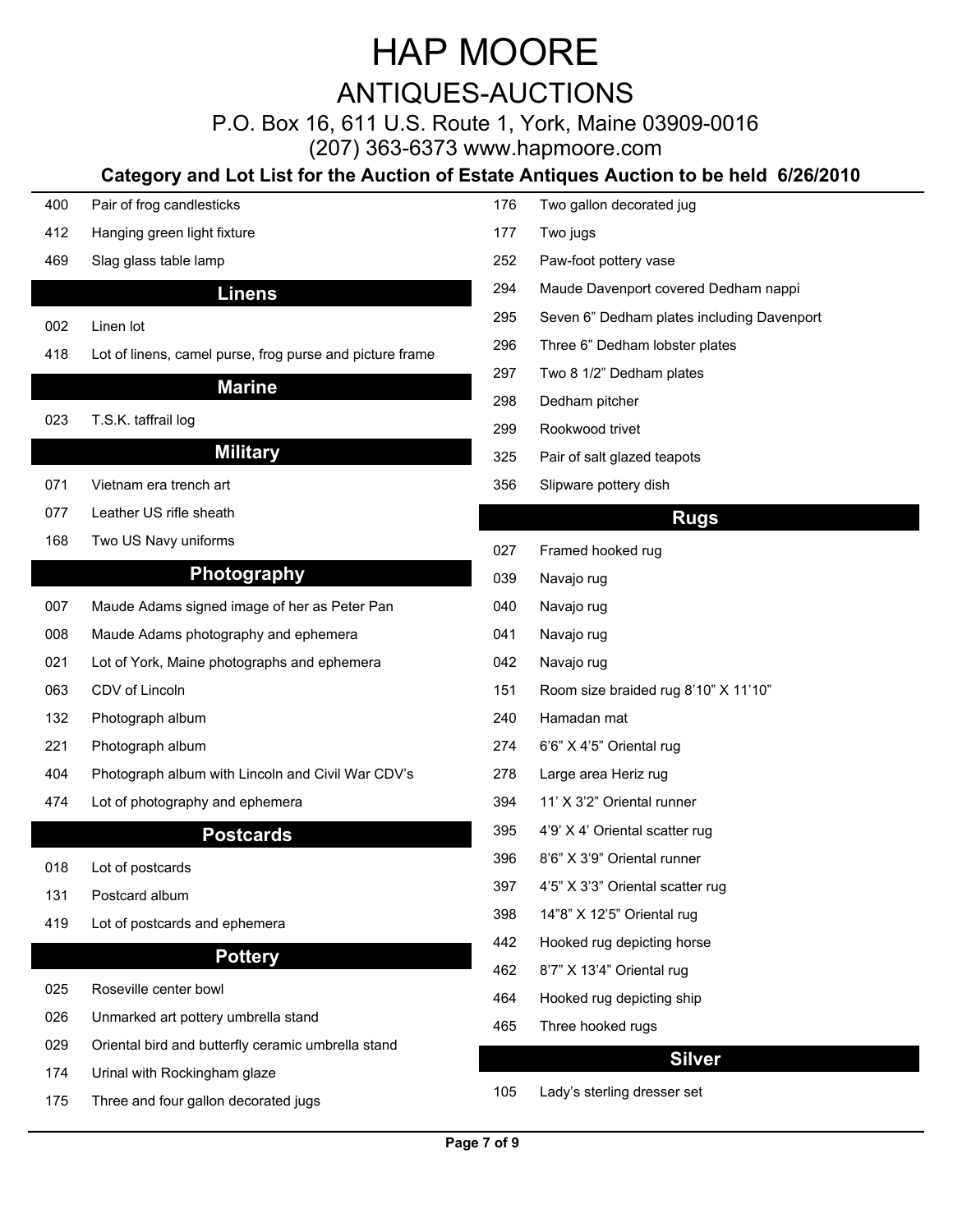### HAP MOORE ANTIQUES-AUCTIONS

### P.O. Box 16, 611 U.S. Route 1, York, Maine 03909-0016

(207) 363-6373 www.hapmoore.com

### **Category and Lot List for the Auction of Estate Antiques Auction to be held 6/26/2010**

| 106 | Sterling center basket                                | 239 | Nine sterling wine goblets                                 |
|-----|-------------------------------------------------------|-----|------------------------------------------------------------|
| 107 | Sterling water pitcher                                | 245 | Bailey, Banks and Biddle sterling ladle                    |
| 108 | Lot of Tiffany sterling serving pieces                | 246 | Gorham sterling flatware set                               |
| 109 | Lot of sterling flatware                              | 247 | Reed and Barton silver plated face jug                     |
| 110 | Lot of sterling and mother of pearl small accessories | 255 | Lot of misc. sterling utensils                             |
| 111 | Two sterling ladles                                   | 257 | Sterling water pitcher                                     |
| 112 | Sterling teapot and pitcher                           | 258 | Lot of misc. sterling serving pieces and candlesticks      |
| 113 | Three sterling serving dishes                         | 326 | Continental silver wine coaster                            |
| 114 | Three lined sterling pieces                           | 428 | Lot of misc. silver plated and pewter serving pieces       |
| 115 | John Swift, London, sterling coffee pot               | 429 | Two Tiffany plated dishes and misc. sterling               |
| 116 | Misc. sterling lot                                    | 431 | Sterling flatware set                                      |
| 117 | Three piece English sterling tea set                  | 470 | Lot of sterling flatware, compote, brush and picture frame |
| 118 | Lot of silver plated serving pieces                   |     | <b>Sports</b>                                              |
| 119 | Misc. silver plated group                             | 056 | 1947 Hall of Fame Cartoons of Major League Ball Parks by   |
| 120 | Three silver plated candelabras                       |     | Cono Maeke                                                 |
| 121 | Repousse silver plated basket                         |     | <b>Textiles &amp; Clothing</b>                             |
| 122 | Silver plated serving tray                            | 001 | Lot of textiles and trim                                   |
| 123 | Silver plated trophy tray                             | 003 | 18th C. tapestry piece                                     |
| 162 | Lot of sterling salts and pepper shakers              | 004 | Lot of lady's scarves and hankies                          |
| 163 | Lot of silver plated pepper grinders and accessories  | 005 | 1887 Frances Cadwalader Wendell wedding gown               |
| 164 | Three silver overlay cruets                           | 006 | Chinese tapestry with dragons                              |
| 167 | Pair of sterling candlesticks                         | 161 | Lot of vintage clothing                                    |
| 205 | Sterling meat platter                                 | 230 | Ermine and mink muffs and two mink wraps                   |
| 206 | Sterling covered dish                                 | 291 | 1724 Sampler                                               |
| 207 | Sterling Tiffany fluted vase from Langdon family      | 406 | Thomas Wood's top hats                                     |
| 208 | Pair of sterling bud vases from Langdon family        |     | <b>Tools</b>                                               |
| 209 | Sterling Tiffany reticulated serving dish             | 064 | 4" Slick and two adzes                                     |
| 210 | Two silver wine coasters                              | 288 | Machinist chest                                            |
| 211 | Howard sterling wine coaster                          | 290 | Two wooden planes                                          |
| 212 | Pair weighted sterling candlesticks                   | 322 | Two folding rules and lot of drafting tools                |
| 213 | Lot of sterling Tiffany items                         | 365 | Tool chest and misc. contents                              |
| 214 | Marshall House silver plated ice bucket               | 393 | Lot of 27 carving chisels                                  |
| 216 | Lot of misc. sterling accessories                     | 508 | 18th C tool lot                                            |
|     |                                                       |     |                                                            |